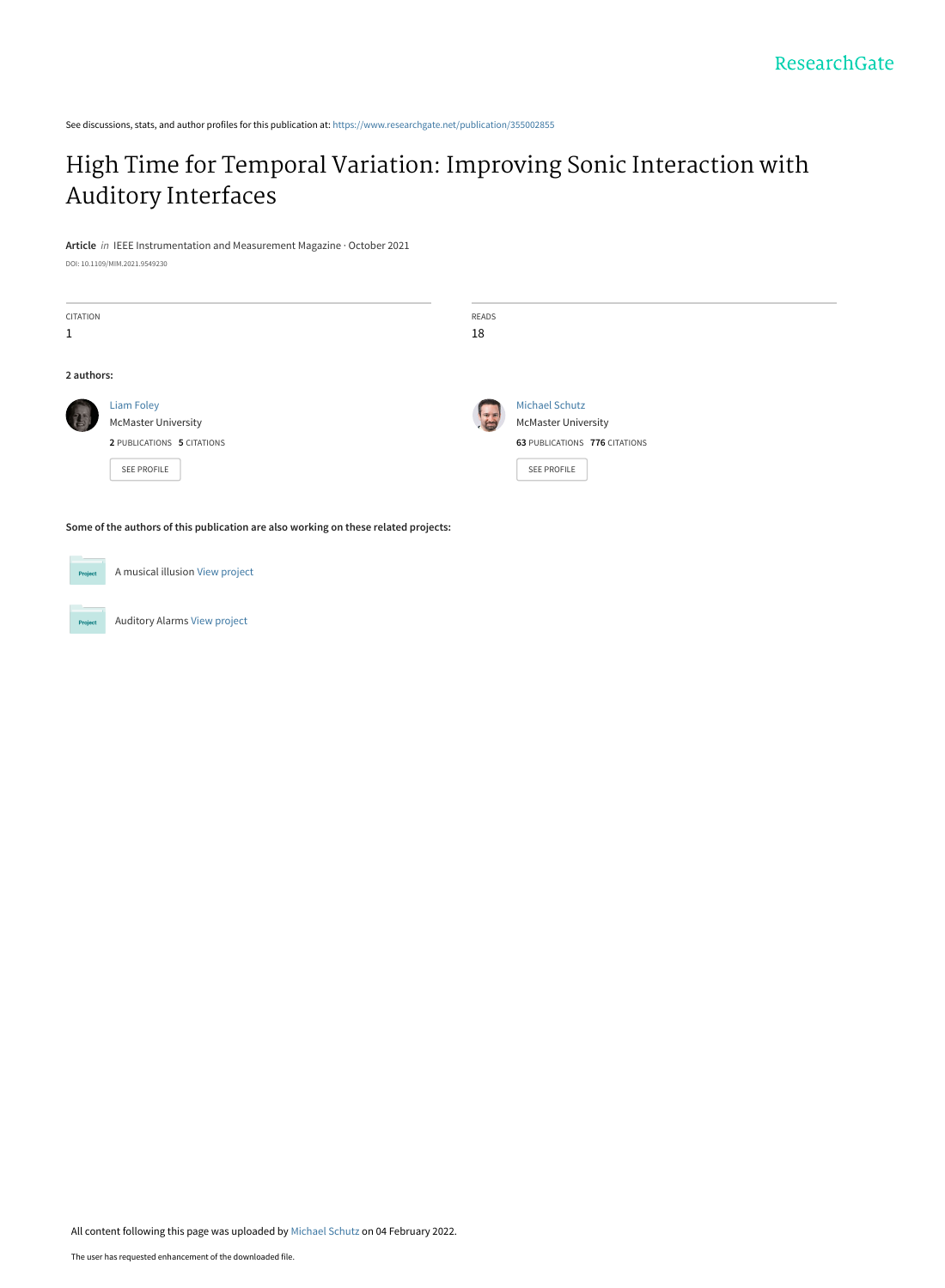# High Time for Temporal Variation: Improving Sonic Interaction with Auditory Interfaces

*Liam Foley and Michael Schutz*

istening is a powerful, under-appreciated, mechanism<br>for acquiring information about the world. Changes<br>in the hum of a car engine can offer an early clue about<br>potential problems: the rustle of leaves informs us of weathe for acquiring information about the world. Changes in the hum of a car engine can offer an early clue about potential problems; the rustle of leaves informs us of weather conditions even before checking the forecast; slight fluctuations in the sound of a kettle tell us the water is almost boiled. These are but a few examples of important sonic interactions we have with our environment throughout the day.

## **Use of Electronic Auditory Interfaces**

For much of our species' evolutionary history, sounds came from physical events such as rocks dropping, animals howling, or thunder clapping. Today our sonic interactions come increasingly through electronic devices such as smartphones, smart home devices, and wearable technology. When designing consumer interfaces in a competitive market, ergonomics plays a crucial role, which has given rise to an entire industry devoted to exploring innovative approaches for building products. Although designers spend a great deal of time and attention to the specific shapes and colors used in visual interfaces, less attention and care has been given to the specific sounds used in auditory interfaces [1].

Auditory interfaces have a vital role in human computer interactions, particularly in fast-moving and high consequence situations where users need to devote visual attention elsewhere. Unfortunately, as human factors appear relatively under-considered in their design, problems with their use are widespread—particularly in areas outside the scope of consumer-facing industries (mobile phones, web design, etc.). For example, their shortcomings are widely recognized in contexts ranging from medical devices [2] to transportation systems [3], [4] and monitors related to industrial processing [5]. In many cases, these issues trace back to problems with the specific types of sounds used.

### *Issues with Human Perception of Alarms*

The most widely known auditory interfaces are auditory alarms, a critically important form of human-computer interaction designed for rapidly attracting attention to time-sensitive signals. Unfortunately, examples of problems with alarms are well documented across many industries [6]. For example, alarms are known to be problematic in aviation [4]—a field where visual attention is needed for tasks beyond monitoring notification systems. Perceptual problems such as inattentional deafness, when an alarm sounds but is not heard, can result in dangerous outcomes for aircraft pilots [7]. With environments ever increasing in complexity and dynamicity, the number of alarms triggered in each of these interfaces increases regularly. These increases have been reported in processing (nuclear plants, refineries and chemical plants) [5] and railway industries [3], among others. As healthcare is the domain in which these issues are documented the most extensively, we will summarize some key findings related to medical device sounds, offering useful insight pertinent to auditory alarms across many domains.

#### *Healthcare Alarms as a Case Study*

Problems with the alarms used in healthcare are numerous and have been extensively researched and widely discussed [8]. Consequently, we will focus on issues that can benefit the most from using more sophisticated sounds. One such issue is alarm fatigue, a general desensitization to alarms felt by hospital staff as a result of repeated exposure [2]. This can be partly attributed to the high alarm rates in hospitals, with reports of over three hundred alarms per patient per day [9]. Unfortunately, reducing the number of alarms is neither simple nor ideal. Given the high consequences of failure, devices typically employ a "better safe than sorry" approach—with liberal criteria for alarming to ensure potentially important information is broadcasted [10]. Additionally, many devices sound continually, not just when a dangerous threshold is reached, adding more sound to an already crowded sonic environment [9].

Beyond high alarm rates, doctors and nurses often struggle with basic issues of alarm recognition and differentiation such as masking, when more than one alarm sounds and renders another inaudible [11]. This results in potentially dangerous situations where some alarms are heard, while others are missed. Even in best case scenarios when alarms are audible to

1094-6969/21/\$25.00©2021IEEE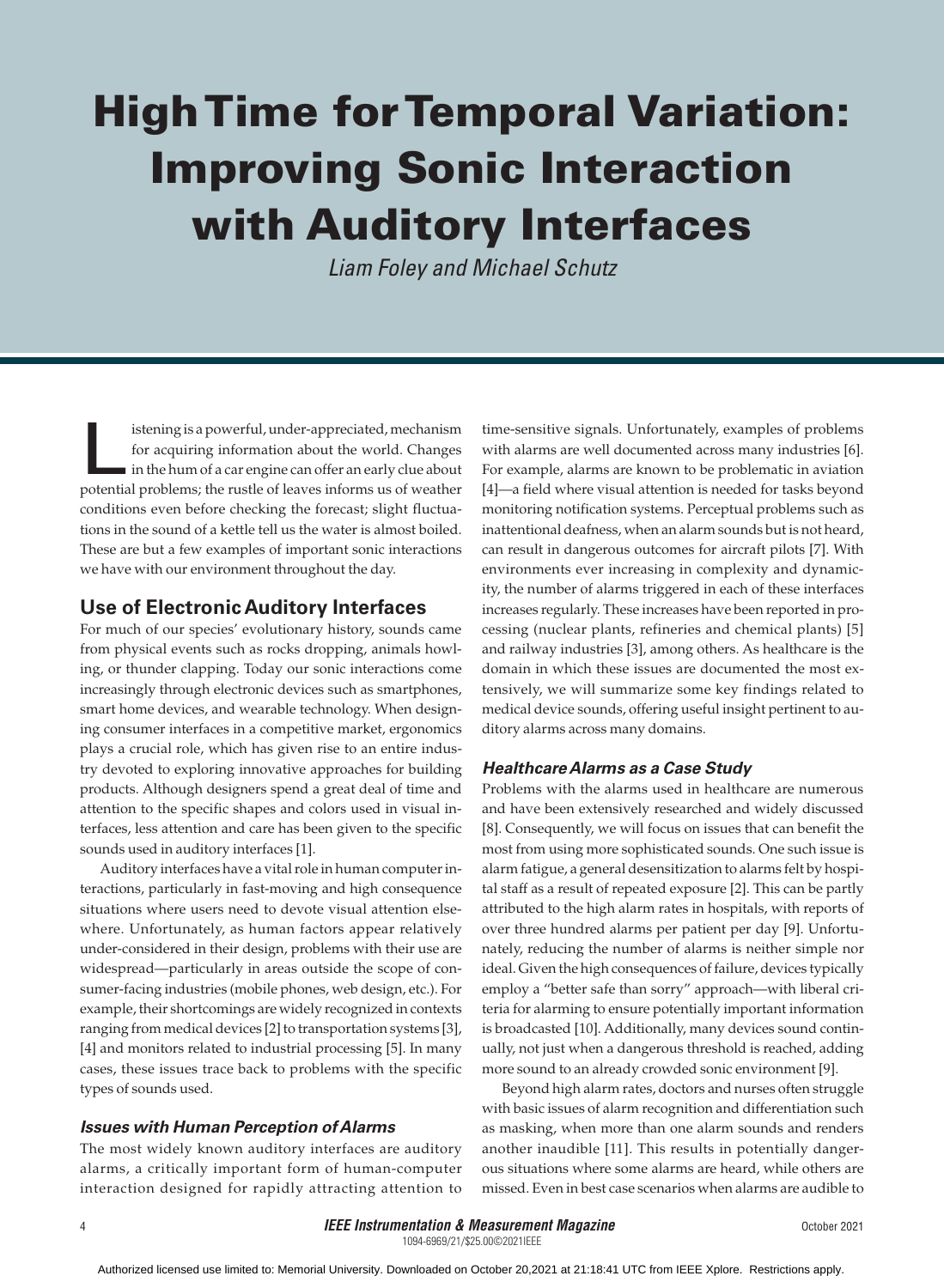users, different alarms are easily confused. Although there are numerous issues contributing to these problems, some issues stem directly from similarities in their acoustic design [12].

Although much of the research on problems with healthcare alarms focuses on staff issues, they hold obvious implications for patient well-being. High alarm rates contribute to excessive sound levels in hospitals well above recommended levels [13]. These loud environments impact patient sleep quality which can extend recovery time. In an even more serious sense, an FDA survey of device errors found over five hundred alarm related deaths between 2005 and 2008 [2], with anecdotes of power failure alarms being missed by staff, resulting in device malfunctioning and a patient dying [2], [9].

## **Human Constraints vs. Engineering Constraints**

Given the widespread use of alarms, fixing all of their problems requires a multifaceted approach. One common problem across many non-speech alarms is their acoustic simplicity and uniformity. This approach is easy to describe mathematically (and therefore straightforward to synthesize) but poses significant problems from a human factors' perspective. For example, this intentionally simplistic design renders many non-speech alarms too similar for our perceptual system to safely differentiate. This simplicity also avoids taking advantage of the aspects of auditory processing that the human perceptual system evolved to handle elegantly.

Technical limitations acted as a constraint in early sound synthesis approaches; however, for many alarm applications this has not been the case for more than two decades [14].

Consequently, today's limitations are not *technical* but rather *historical* —the result of today's designers making choices that appear to be constrained by yesterday's technology. Curiously, video games regularly employ complex and intricate sound design, taking advantage of our auditory abilities to create immersive experiences [15]. Despite the critical importance of medical device alarms for patient well-being, few surpass the auditory complexity of those used in early video games such as "Pong." Consequently, the level of untapped sophistication available to alarm designers is enormous, matched only by the potential of public health and workplace safety gains due to acoustic improvements.

With well documented instances of fatalities stemming from missed auditory alarms [9], it might appear that sound is not ideal for communicating critical information. It is important to recognize, however, that the auditory system is quite adept at recognizing and understanding the meaning of a wide range of complex sounds. For example, we can quickly recognize potential problems with our vehicles from changes in their engine's hum [16]. Natural sounds are complex, and the auditory system has evolved to take advantage of this complexity to understand our environment [16]. For example, the spectrogram in Fig. 1a illustrates a variety of walkers' footsteps. Our ears are highly attuned to nuanced differences that might elude the eye in these visual representations. For example, perceptual research clarifies that through listening alone, we can reliably recognize a walkers' cadence [17], classify their gender [18], and even identify their shoe material [19]. Our remarkable ability to discriminate nuanced events by ear presents a curious contrast to the widely recognized difficulties in



Fig. 1. (a) Spectrogram (or sonogram) of footsteps on i. gravel and ii. leaves. Note the broad range of spectral information, with numerous temporal differences and idiosyncrasies. (b) Spectrogram depicting the i. three note general alarm followed by the ii. three note temperature delivery alarm from the IEC:2006 Standard [20].

#### October 2021 *IEEE Instrumentation & Measurement Magazine* 5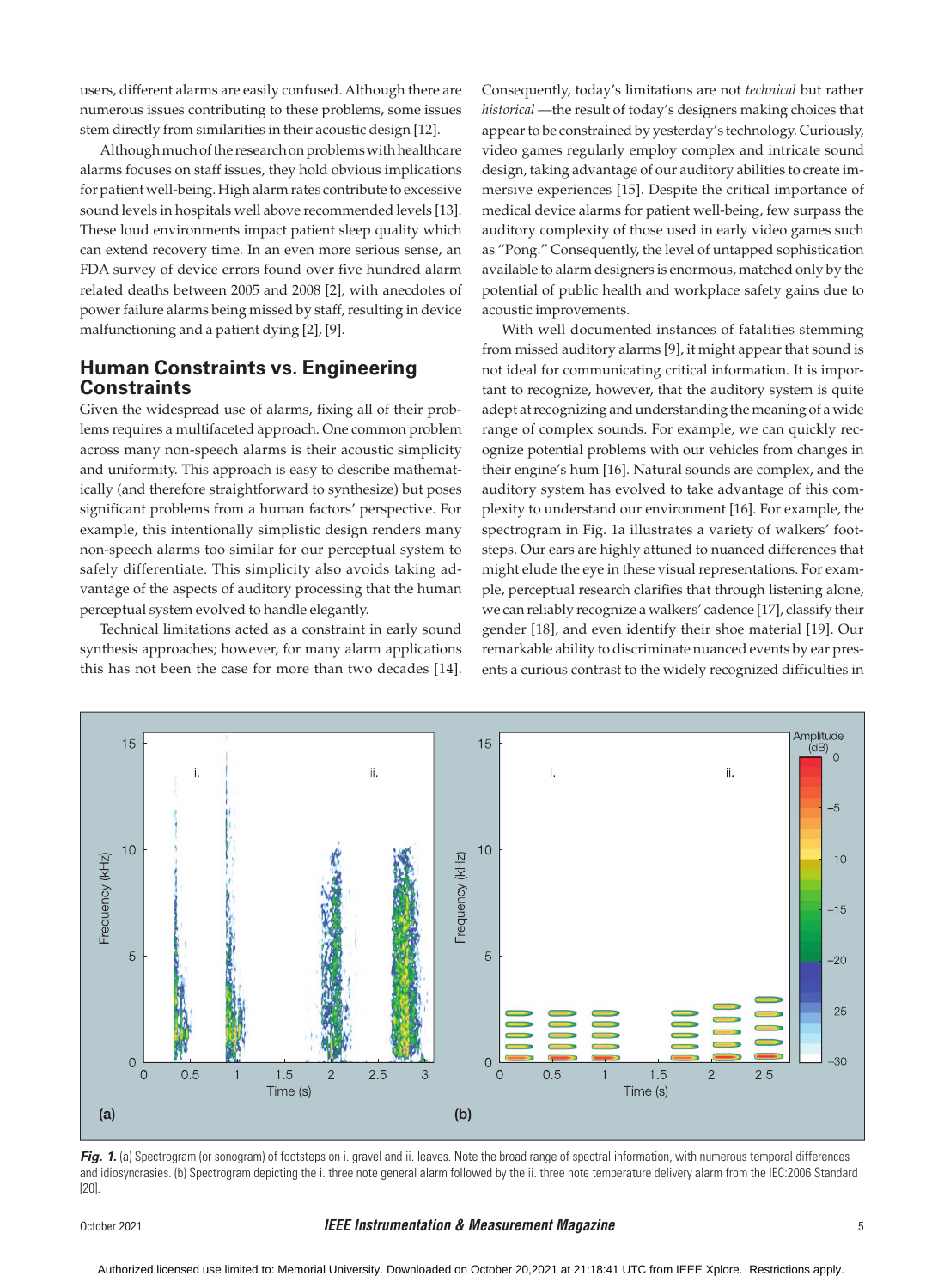discriminating between current alarms [12]. This suggests that perhaps the problem is less with the auditory system's *general recognition and discrimination* of alarm sounds but rather recognition of the *specific types* of sounds used in auditory interfaces. In many ways we find this almost painfully ironic, given that most alarm sounds have been designed explicitly to communicate specific messages and critical information—in the absence of physical constraints on natural sound production.

Spectrogram depicting the i. three note general alarm followed by the ii. three note temperature delivery alarm from the IEC:2006 Standard [20].

Compared to the complexity of natural sounds, prototypical non-speech-alarms are surprisingly simplistic. Fig. 1b shows two subsequent alarms from a popular medical alarm standard [20]. Each alarm consists of three pitched tones creating a short three-note melody. The first alarm is a general alarm, while the second indicates an issue with patient temperature. Despite their design that is intended to signal unrelated events requiring completely different responses, the sounds are identical in timing, timbre, rhythmic pattern, and starting pitch. The clear organization and consistent tone structure seem sensible from an engineering perspective. Yet from a human-factors perspective, these "strengths" actually manifest as significant weaknesses. Their relative simplicity contrasts with the kinds of complexity inherent in natural sounds, leading to a range of problems. This is especially problematic for alarm signals, since the lack of temporal variability ends up making them more prone to masking [21] and makes them more annoying for users [22].

## **Lack of Temporal Variation in Auditory Sciences**

Despite the simplicity of many non-speech alarms, our ability to differentiate and remember their associations is poor [12], in stark contrast to our capability for such tasks with complex sounds [23]. One clear difference between alarm sounds and natural sounds is the lack of temporal variation in most alarms—which ironically contributes to our remarkable ability to recognize natural sounds. This oversight is not constrained to alarm design—it reflects perspectives common in the auditory sciences as a whole [24]. Although temporally invariant sounds are easier for precise experimental control, this trade-off comes at the expense of taking for granted the impressive capabilities of the auditory system for parsing and processing complex sound. Extensive research illustrates that temporal variation, the very property ignored in most auditory interfaces, plays a crucial role in tasks such as integrating sight and sound, estimating event durations, and inferring physical properties of materials involved in certain events [24].

Current approaches to visualizing sound not only reflect *past* oversight regarding the importance of temporal structure, but also *disincentivizes* its consideration in the future. For example, Fig. 2 shows two types of figures commonly used to explain sound—waveforms (Fig. 2a), showing a summary of temporal changes for all components; and power spectra (Fig. 2b), summarizing the components themselves. For sounds such as i. sine tones, ii. sawtooth tones, and iii. medical alarm tones, these visualizations suffice. As these sounds lack components that change independently, the critical differences are adequately summarized. Visualizing sound in this way, however, disincentivizes thinking about the use of more complex sounds with components that do not move in lockstep. We find this ironic, given that the natural sounds we are so adept at processing contain considerable complexity.

Fig. 3 shows four different representations of single notes played on three instruments. Note how some visualizations obscure the differences between these instruments—which are clearly discriminable to our ears. For example, the cello



Fig. 2. (a) Waveforms and (b) Power spectra: of i. 1000 Hz sinewave; ii. 1000 Hz sawtooth tone, and iii. a single tone with a fundamental of 261 Hz from Power Failure alarm from IEC:2006 [20].

#### 6 *IEEE Instrumentation & Measurement Magazine* October 2021

Authorized licensed use limited to: Memorial University. Downloaded on October 20,2021 at 21:18:41 UTC from IEEE Xplore. Restrictions apply.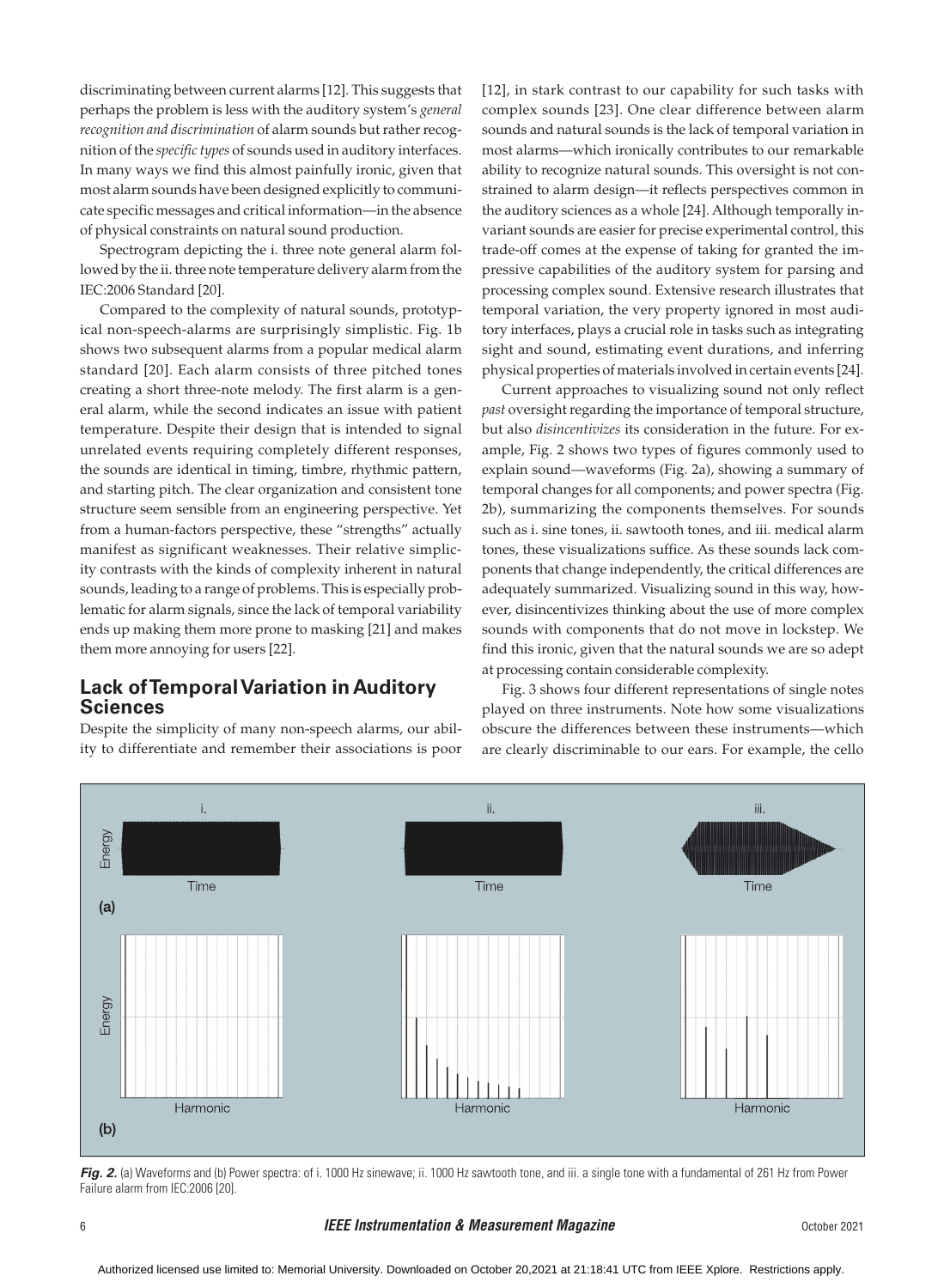

Fig. 3. Three columns are for i. cello, ii. trombone, and iii. clarinet, showing: (a) Waveform; (b) Power spectra (c) 3-D power spectra; and (d) Spectrogram.

and trombone have similar power spectra (Fig. 3b), even though the strength of each harmonic component follows a different temporal trajectory (Fig. 3c). The spectrogram (Fig. 3d) captures some aspects of this change, although they are not as clear as in the 3D visualization of each component in Fig. 3c.

Although the cello and trombone are rarely confused when listening, visualizations using power spectra are difficult to differentiate. This illustrates problems with the overuse of simplified sound visualizations—which are common in both in introductory textbooks as well as auditory research approaches in top journals [24]. We believe the challenge in visually representing the importance of sounds' temporal complexity has led to an underappreciation of its crucial role in auditory perception amongst the designers of auditory interfaces (see [25] for a discussion that advocates for more realistic sounds in auditory experiments). Consequently, greater awareness of our ability to detect and use temporal changes in acoustic structure can lead to useful new developments in a potentially valuable way to improve auditory interfaces in a range of technical devices.

Although visualizations such as the spectrogram (Fig. 3d) do indicate where energy is most concentrated across a sound's spectrum, as can be seen comparing the spectrogram of the cello and trombone with the 3-D Power Spectra, and the characteristic changes in energy are difficult to pinpoint when looking at the heatmap of the spectrogram. Greater emphasis on visualizing the vast complexity in the temporal structure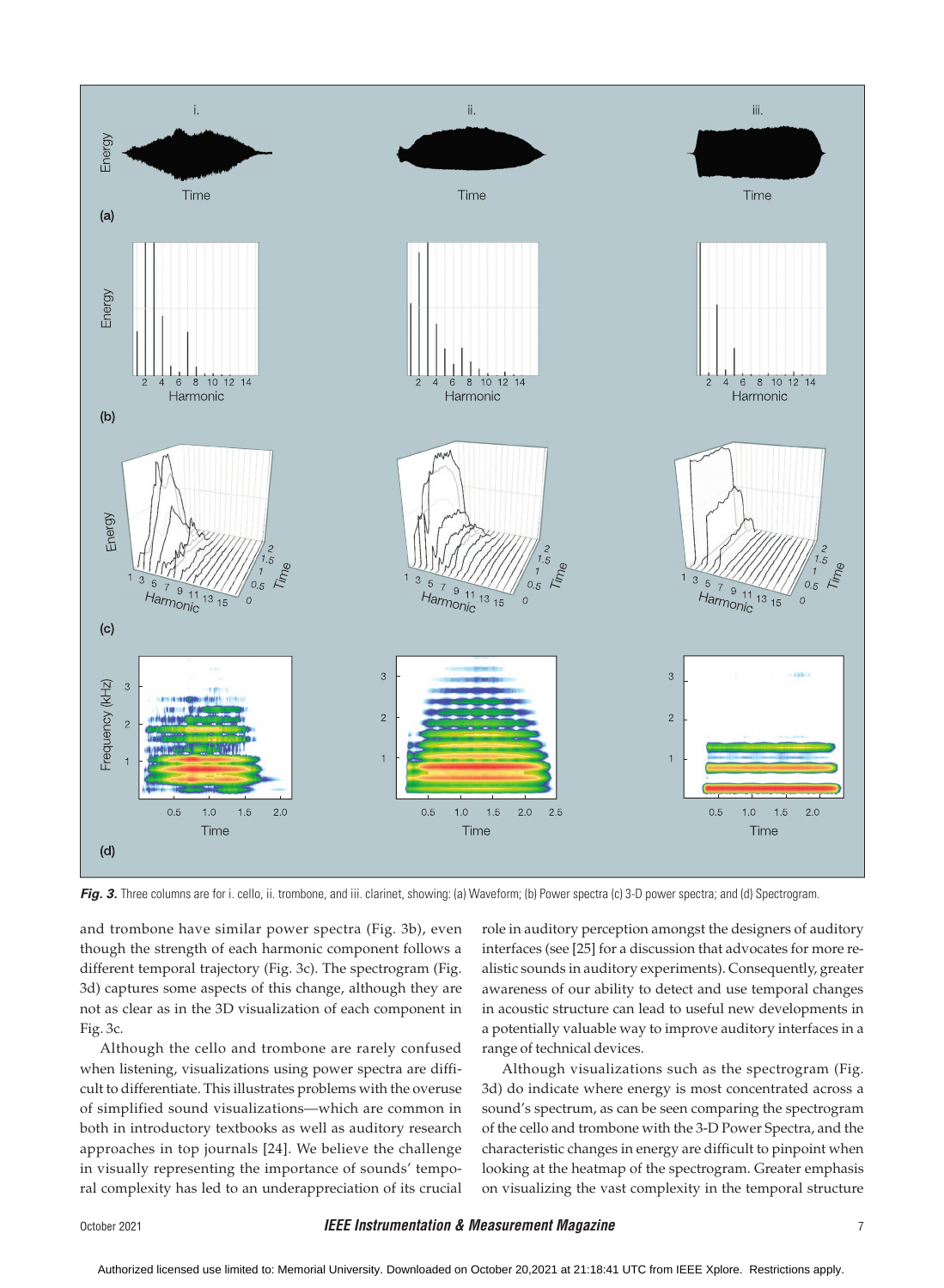of sound will focus more attention to the vital role it plays in sound perception.

## **Temporal Variation in Alarms**

More attention to the role that temporal variation plays in our perception and auditory cognitive processes can open new avenues for designing more distinguishable and ergonomic alarms. Although different areas of alarm implementation will necessitate careful analysis to ensure optimal usability, embracing temporal variability holds great promise—particularly with respect to the alarms used in medical devices [26]. The complexity that can be found even in single musical tones holds important lessons that can be invaluable in generating new ideas for auditory interface sounds [27].

One alarm problem that we think can benefit from temporal variability is annoyance. Investigations have shown that changing prototypical invariant alarms (Fig. 2, iii.) to temporally variable alarms, whether by adding an exponentially decaying or complex envelopes seen in musical sounds (Fig. 3), can decrease annoyance without harming learning or recognition [22], [28].

Our team illustrated this in an experiment designed to assess the benefits of introducing even slight temporal complexity to otherwise standard alarm tones. We synthesized two sets of alarm tones: one temporally variant in envelope and the other invariant. The temporally invariant sounds had envelopes similar to those seen in Fig. 2, while the temporally variable alarms had exponentially decaying envelopes—similar to those produced by musical instruments such as the marimba, piano, or guitar. We found no difference in learning or recognition of the alarm sounds; however, participants rated temporally variant alarms as significantly less annoying in each of three independent experiments. This illustrates that even slight changes in the temporal profile of a sound can significantly decrease annoyance relative to standard temporally invariant tones, without negative affects to recognition of alarm sequences [22].

Although annoyance may seem a trivial concern, it is important to remember that high alarm rates are documented in many settings, from healthcare [9] to processing industries [5]. In healthcare, high alarm rates are a leading reason for hospital staff switching off annoying alarms [29]. This has unfortunately resulted in patient deaths due to alarms being turned off or their volume turned down [2], [9]. It is unlikely that the prevalence of alarms will decrease, as more technology is continually introduced to monitor important developments. If alarms are unavoidable, reducing their annoyance holds important benefits. Embracing temporal variation offers one clear path to create alarms that are less annoying without sacrificing their communicative function.

## **Conclusion**

We propose that future alarm sounds be designed with greater attention to the *abilities of the system processing them* (i.e., human perception) rather than the *simplicity of the devices producing them*. Although there are many unique problems with specific alarm implementations, embracing temporal variability offers an under-explored path to improvement. In many domains, the sheer number of alarms is unlikely to be reduced due to increases in the number of problems and conditions that should be monitored. Therefore, temporal variation promises a relatively simple approach to reduce annoyance, without having to change other alarm system parameters such as alarm rate, safe thresholds, etc. Additionally as introducing temporal variation to individual tones does not impair recognition of tone sequences, these more complex alarm sounds can be backwards compatible with invariant melodic alarms.

In the early days of sound synthesis, technical constraints precluded complex temporal variation. Today, those engineering constraints no longer apply. We can easily and inexpensively generate a near-infinite range of sounds for use in auditory interfaces. If birthday cards can feature musical passages, why do so many highly advanced machines communicate using sounds that appear stuck with limitations from decades past? Ironically, when it comes to sounds such as alerts on smartphones or in video games, designers routinely use a wide array of temporally varying, complex sounds. Yet, alarms critical to safety, which signal crucial information with life-or-death consequences, routinely employ sounds no more complex than a garbage truck backing-up!

Rather than mere "bells and whistles" [30], auditory interfaces are integral to safe operations in many areas, often providing a first warning sign to potential hazards. The human auditory system can differentiate between numerous complex sounds and does so on a regular basis when interacting with the world. Careful attention to the types of sounds we are adept at differentiating in general, and the ways musicians have chosen to shape and create sound in particular, offers a rich source of inspiration for designing more ergonomic and efficient auditory interfaces [26], [27]. We believe greater collaboration between auditory perception researchers, sound designers, musicians, engineers, and industry-specific experts will lead to promising new approaches to creating more effective alarms and auditory interfaces—as well as safer and more pleasant environments.

## **References**

- [1] M. Jeon, "Auditory user interface design: practical evaluation methods and design process case studies," *Int. J. Des. Soc*., vol. 8, no. 2, pp. 1–16, 2015.
- [2] M. Cvach, "Monitor alarm fatigue: an integrative review," *Biomedical Instrum. Technol*., vol. 46, no. 4, pp. 268–277, 2012.
- [3] J. Edworthy, E. Hellier, K. Titchener, A. Naweed, and R. Roels, "Heterogeneity in auditory alarm sets makes them easier to learn," *Int. J. Ind. Ergon*., vol. 41, no. 2, pp. 136–146, Mar. 2011.
- [4] J. P. Bliss, "Investigation of alarm-related accidents and incidents in aviation," *Int. J. Aviat. Psychol*., vol. 13, no. 3, pp. 249–268, 2003.
- [5] J. C. Laberge, P. Bullemer, M. Tolsma, and D. V. C. Reising, "Addressing alarm flood situations in the process industries through alarm summary display design and alarm response strategy," *Int. J. Ind. Ergon*., vol. 44, no. 3, pp. 395–406, 2014.
- [6] R. D. Patterson, "Auditory warning sounds in the work environment," *Philos. Trans. R. Soc. London*, vol. 327, no. 1241, pp. 485–492, 1990.